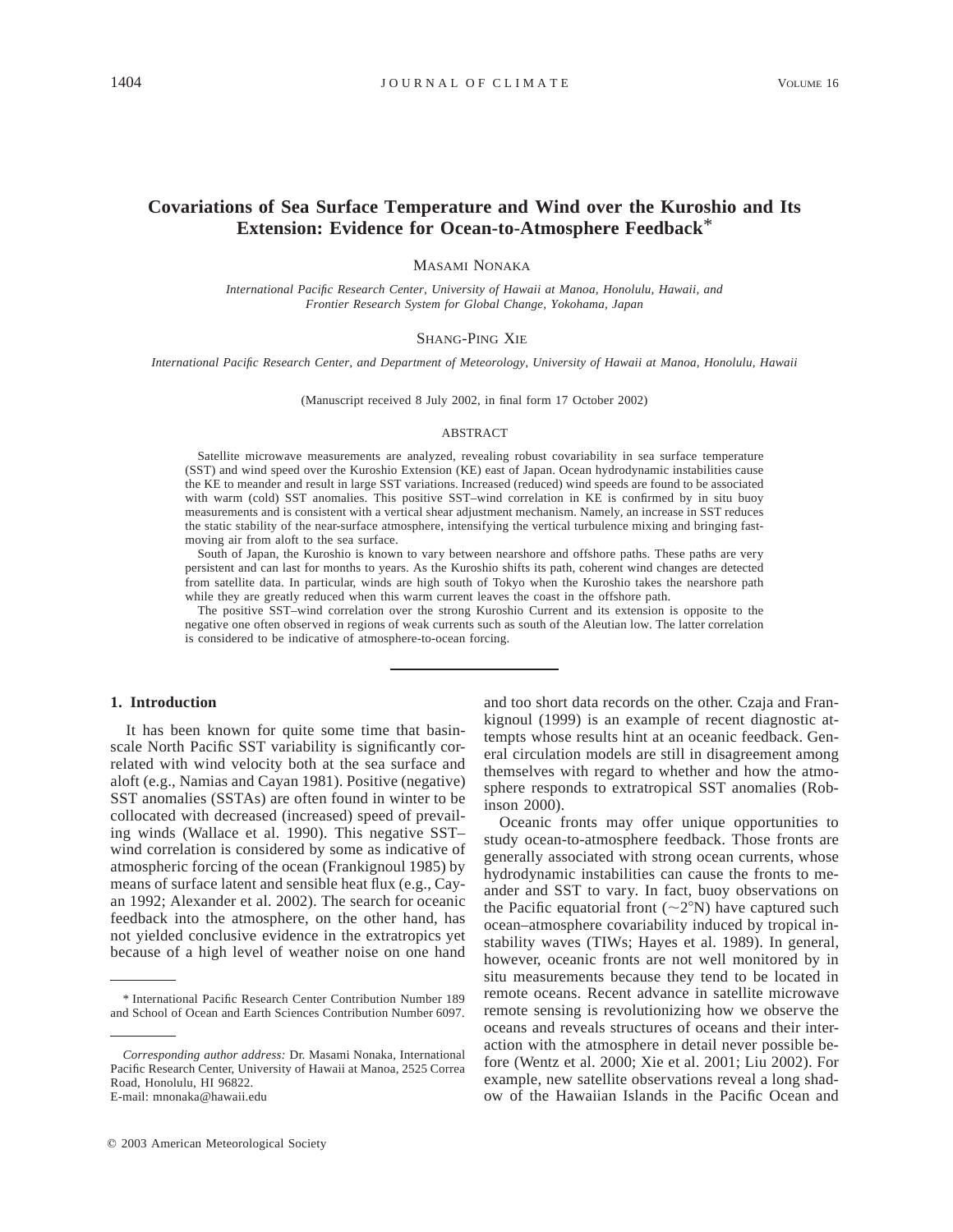atmosphere that is triggered by the steady trade winds impinging upon the high mountains on the islands (Xie et al. 2001).

*European Remote Sensing Satellite-1* (*ERS-1*) captures wind fluctuations associated with TIWs in the eastern equatorial Pacific, demonstrating the utility of satellite scatterometers for studying large-scale ocean–atmosphere interaction (Xie et al. 1998). TIW-induced atmospheric variability has been mapped in detail by using high-resolution scatterometer measurements on the National Aeronautics and Space Administration's Quick Scatterometer (QuikSCAT) satellite (Liu et al. 2000; Chelton et al. 2001; Hashizume et al. 2001), sometimes in combination with other independent satellite data. These observational studies reveal a positive correlation between SST and surface wind speed, just opposite to that often observed in the extratropical central North Pacific in winter.

Our focus here is the Kuroshio Current south of Japan and its extension to the east. Being the western boundary current of the subtropical North Pacific, the intense Kuroshio flows along the south coast of Kyushu and Shikoku Islands, then separates from the Japanese coast and continues eastward as an inertial jet. This eastward jet, called the Kuroshio Extension (KE), separates warmer subtropical water in the south from colder subpolar water in the north and appears as a sharp SST front, in which SST can change as much as  $10^{\circ}$ C in  $100$ km. The jet is highly unstable and accompanied by large meanders and energetic pinched-off eddies (Mizuno and White 1983), readily visible from satellite observations (Toba and Murakami 1998). The KE region has the highest level of eddy kinetic energy in the Pacific Ocean (Wyrtki et al. 1976; Qiu 2002). Like TIWs on the equatorial front, strong eddy activity on the KE gives rise to large SST variations on subseasonal timescales, which conceivably further lead to coherent atmospheric covariability.

The present study investigates the wind response to SST variability induced by the meandering Kuroshio and its extension. We take advantage of new microwave measurements on the QuikSCAT and Tropical Rainfall Measurement Mission (TRMM) satellites, which see through most of clouds except those with sizable precipitation. Buoy observations east of Japan are used to validate the findings from satellite observations. The KE area is also the major region of atmospheric cyclogenesis in the North Pacific, where wind speed can vary from a few meters per second under calm conditions to over 30 m  $s^{-1}$  in major storms. Such strong weather disturbances pose a challenge for detecting much weaker SST effect. Using several techniques to be described, we detect SST-induced wind signals that are robustly correlated with SSTAs.

The rest of this paper is organized as follows. Section 2 described the datasets. Atmospheric response is investigated using satellite data in section 3, and with buoy data in section 4. Section 5 investigates the air–sea coupling over the Kuroshio region south of Japan. Section 6 is a summary.

## **2. Data**

#### *a. Satellite measurements*

We combine and analyze the surface wind and SST observations of several satellite sensors on different platforms to extend the observation periods or gain high resolution in space and time. This multisensor approach will give us more confidence in the results if these independent measurements converge and give physically consistent pictures.

The TRMM Microwave Imager (TMI) measures SST at a  $0.25^{\circ}$  horizontal resolution and covers the whole Tropics and subtropics within 38° latitudes every 3 days. Here we use a weekly mean product on a  $0.25^{\circ}$  grid for a period from December 1997 to May 2002. We use the Advanced Very High Resolution Radiometer (AVHRR) Pathfinder monthly mean SST product based on infrared sensors (Vazquez et al. 1998) for periods before the TMI observations. While the AVHRR offers much higher resolutions in time and space, we use a monthly product on a coarse  $0.5^{\circ}$  grid to increase the sampling size and minimize the effect of clouds that are frequently found in the KE region.

QuikSCAT measures surface wind velocity covering more than 90% of the world ocean on a daily basis (Liu et al. 2000). We use a weekly mean QuikSCAT product available on a  $0.5^{\circ}$  grid for August 1999 to April 2002. A monthly mean ERS wind velocity dataset on a  $1^\circ$  grid is used from September 1991. For scalar wind speed, we use the same TMI dataset for recent years and a monthly mean Special Sensor Microwave Imager (SSM/I) product on a 1° grid from January 1987.

For the dynamic variable of sea surface height (SSH), we use a dataset that merges observations by the TO- $PEX/Poseidon$  (T/P) and ERS altimeters on a  $0.5^{\circ}$  grid and 10-day time interval (Ducet et al. 2000).

### *b. In situ observations*

As ground truth, we use in situ measurements of SST, air temperature, and surface wind velocity at buoys operated by the Japan Meteorological Agency. Such buoy measurements were available in the northern part of the Kuroshio Extension region at  $38.5^{\circ}N$ ,  $145.5^{\circ}E$  (from September 1980 to November 1986) and  $36.7^{\circ}$ N, 145.7°E (from April 1987 to June 1991). There are extensive periods of missing data, and continuous time series are obtained in only four winter-to-spring seasons as will be analyzed in section 4. We use the National Centers for Environmental Prediction–National Center for Atmospheric Research (NCEP–NCAR) reanalysis data (Kalnay et al. 1996) to remove large-scale atmospheric variability from the buoy data with a procedure to be described.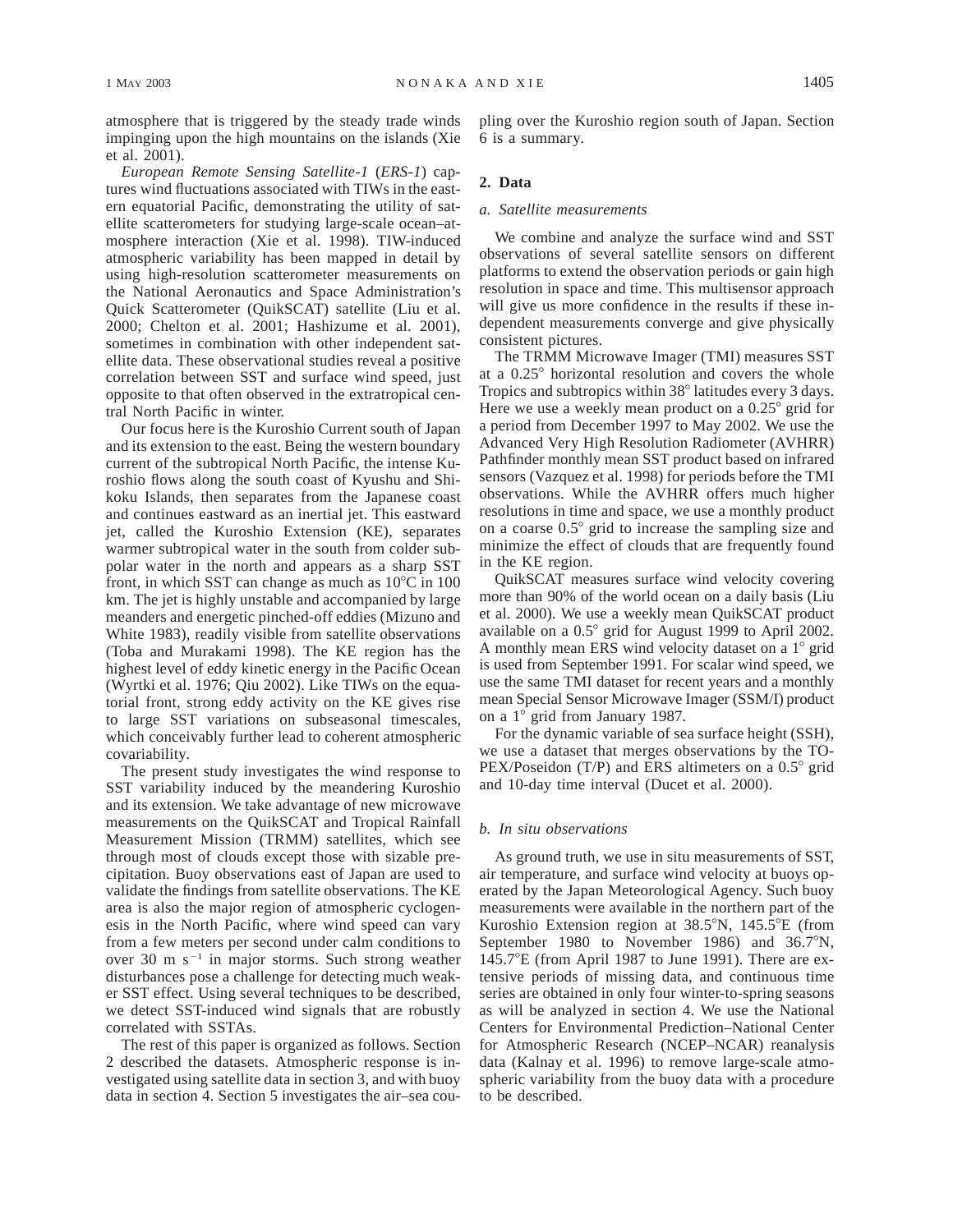### **3. Kuroshio Extension**

Figure 1 (top) shows AVHRR SST in KE averaged for January–March 1997 (contours). Even on this seasonal mean, there are strong zonally oriented fronts: one in  $35^{\circ}$ –37°N and one farther to the north. These fronts meander at typical zonal wavelengths of about 1000 km (Tai and White 1990; Qiu et al. 1991). These meanders are ubiquitous and caused by dynamic instabilities of the KE jet (Hurlburt et al. 1996; Qiu 1995). Surface wind speed appears to vary with these meanders of the SST fronts; the correlation is especially clear on the southern front. For example, the trough of the front around  $158^{\circ}E$ ,  $35^{\circ}N$  is associated with a local reduction of wind speed, and the ridge to the east with a wind speed increase (color shade). Since the westerlies prevail in this region, this corresponds to a westerly acceleration over the ridge (positive SSTAs) and vice versa.

To isolate these meanders with typical wavelengths of 1000 km, we remove from the original data  $10^{\circ}$  running-means in the zonal direction. As in the case of TIWs (Hashizume et al. 2001), this high-pass zonal filter effectively removes seasonal cycle and other largerscale variations. Hereafter in this section, we call the high-pass-filtered fields anomalies. The results are not sensitive to the choice of the length scale for the zonal filter if it is larger than  $6^\circ$ .

#### *a. Time–longitude structure*

Figure 2 shows the longitude–time sections of sodefined anomalies of SSH, SST, and wind speed at  $35^{\circ}$ N, which is the approximate axis of the KE. Large SSH anomalies (SSHAs) of up to 0.6 m are present, showing a general tendency to propagate westward, with typical timescales of a few months (Fig. 2, left). Somehow, both the time- and zonal scales of the KE meanders become much smaller west of 155°E. The speed of westward propagation varies not only with longitude as pointed out by the previous studies (Tai and White 1990; Qiu et al. 1991), but also with time. For this reason, we do not attempt to determine the propagation speed.

The meanders of the KE front are associated with pronounced SSTAs that propagate westward together with SSHAs (Fig. 2, middle). To facilitate comparison among the three parts of Fig. 2, we draw a few approximate equal-phase lines in each panel. Visual examination indicates that SSTAs and SSHAs are roughly in phase, consistent with a previous study (Qiu et al. 1991). This in-phase relationship between SST and SSH may be due to the deep mixed layer there, the time lag between the maximum thermal advection and maximum SSTA, or both. (Temperature anomalies of a deep mixed layer induce large changes in SSHA. Maximum meridional heat transport takes place with the SSHA maximum to the east and minimum to the west, but the resultant maximum SST occurs a quarter period later, coinciding with the SSH maximum.)

More remarkably, the same westward propagation is clearly visible also in wind speed (Fig. 2, right). Comparison of SST and wind speed using the phase lines as reference indicates that they are in phase, with increased wind speed over positive SSTAs, confirming what we inferred from Fig. 1. Local SST–wind speed correlation averaged in  $145^{\circ}E-180^{\circ}$  for December–May of 1998–2002 amounts to 0.68. While weather disturbances are indeed very strong, they have larger zonal scale and hence were removed efficiently by our zonal filter.

Chelton et al. (2001) find that TMI-derived SST has a small bias relative to buoy measurements, which varies from positive to slightly negative as wind speed increases (their Fig. 2b). This wind speed dependence of TMI SST bias is opposite to the positive SST–wind correlation we are reporting in the KE region, suggesting that meander-induced wind speed variability is unlikely an artifact of satellite sensor bias. Unaware of any other mechanisms for SST and wind speed to show a consistent tendency of westward propagation, we attribute these traveling SST anomalies to KE's dynamic instabilities, which further induce wind speed variability.

#### *b. Seasonality*

Figure 3 shows area-mean variance for high-passfiltered SSH, SST, and wind speed fields as a function of time. While previous studies using the short *Geosat* record suggests that the SSH variance increases in the summer to fall (Tai and White 1990), it does not have obvious seasonality in the 3.5-yr period of our analysis (Fig. 3, top). By contrast, SST variance shows a seasonal maximum in each of five winters in TMI observations (Fig. 3, middle). This SST seasonality is probably due to seasonal variability in the strength of the SST front along KE. Shallow mixed layers in summer discriminate against advective heat fluxes and favor a dominance of the surface heat fluxes in the surface heat budget. Conversely, deep mixed layers favor advective tendencies. In response to current variability with seasonally constant amplitudes, SST would display stronger variability in winter with a sharper SST front. A deeper mixed layer in winter may also play a role, allowing larger lateral heat transport by variable currents (Tomita et al. 2002). Wind speed variance shows a similar tendency of winter increase (Fig. 3, bottom), consistent with the notion that wind and SST variability is coupled.

#### *c. Spatial structure*

There are two known mechanisms for surface wind adjustment to SST changes. Winds are generally stronger upward away from the sea surface. An increase in SST reduces the static stability of the near-surface atmosphere and intensifies the vertical mixing. This brings faster wind aloft to the surface, resulting in a wind acceleration there. In addition to this vertical mixing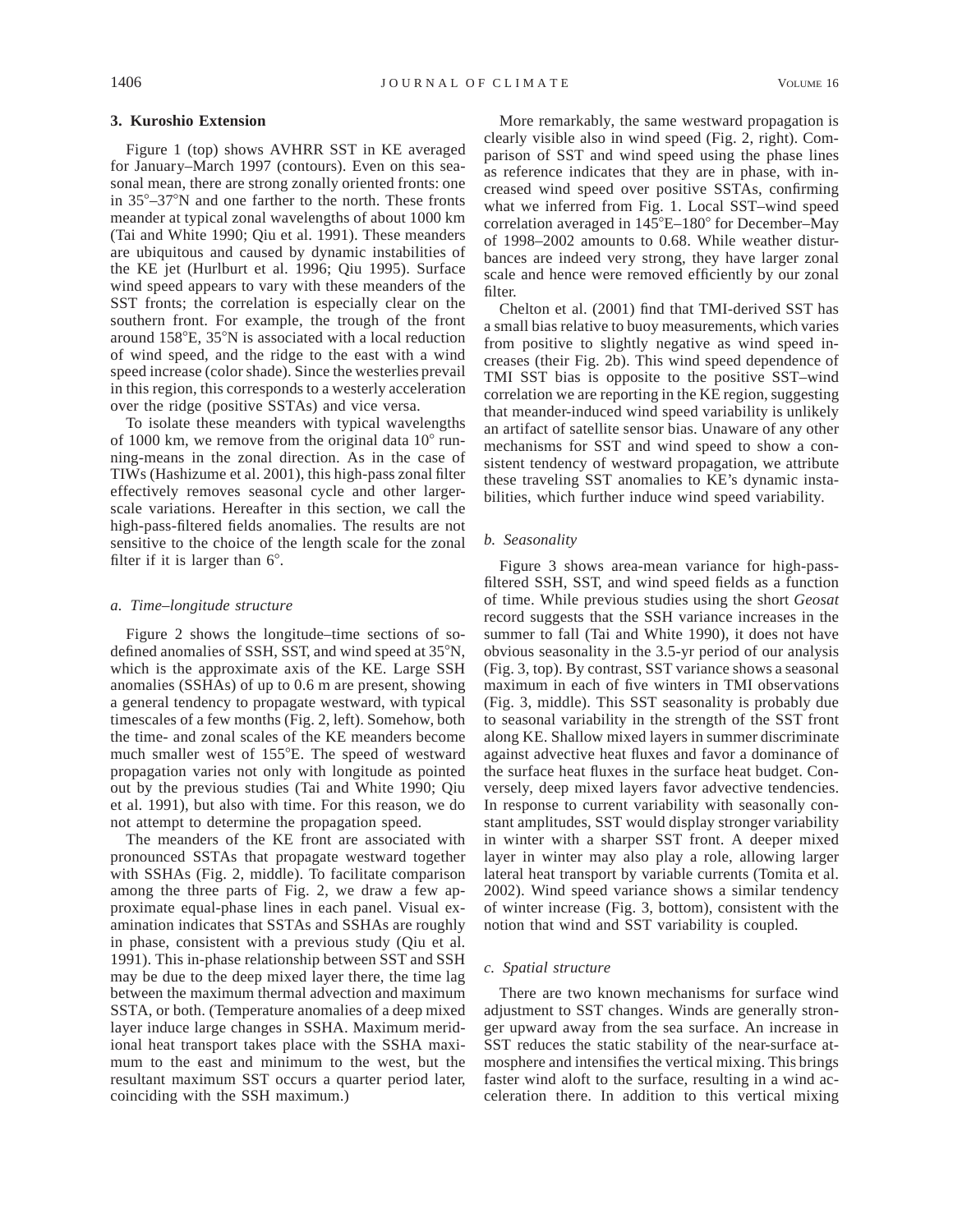

FIG. 1. (top) AVHRR SST (white contours), ERS surface wind velocity vectors and scalar speed (shaded), averaged for Jan–Mar 1997. Contour intervals are  $1^{\circ}$ C for SST and 0.5 m s<sup>-1</sup> for wind speed. (bottom) Composite regression fields of TMI SST (contours), QuikSCAT wind speed (color shaded in m s<sup>-1</sup>), and wind velocity vectors (m s<sup>-1</sup>) upon the SST time series of 1999–2002 in 35°N, 168°–178°E, in winter (Dec–May). Contour intervals for SST are  $0.2^{\circ}$ C. In region enclosed by the white contours, the wind speed regression exceeds the 95% confidence level. See text for the regression procedures.

mechanism, the SST increase warms up the boundary layer air, forming a low in the sea level pressure (SLP) field that can induce wind anomalies. The relative importance of these two mechanisms can be inferred by examining the horizontal structure of SST and surface wind speed anomalies. The vertical mixing leads to inphase covariability while the SLP mechanism leads to a significant phase difference between SST and wind speed—90 $^{\circ}$  near the equator (Hayes et al. 1989). See Hashizume et al. (2002) for a review.

To map the spatial structure of SST–wind covariability, we perform the following regression analysis. First, we compute the regression coefficient fields for TMI SST, QuikSCAT wind velocity, and scalar speed upon a reference SST time series taken at a grid point at  $35^{\circ}$ N between  $168^{\circ}-178^{\circ}$ E, a zonal span with large SST variance. The calculation is repeated with each grid point in the zonal span as the reference. A total of 21 sets of regression fields (one for every  $0.5^\circ$  in longitude) are obtained, which are then averaged by matching the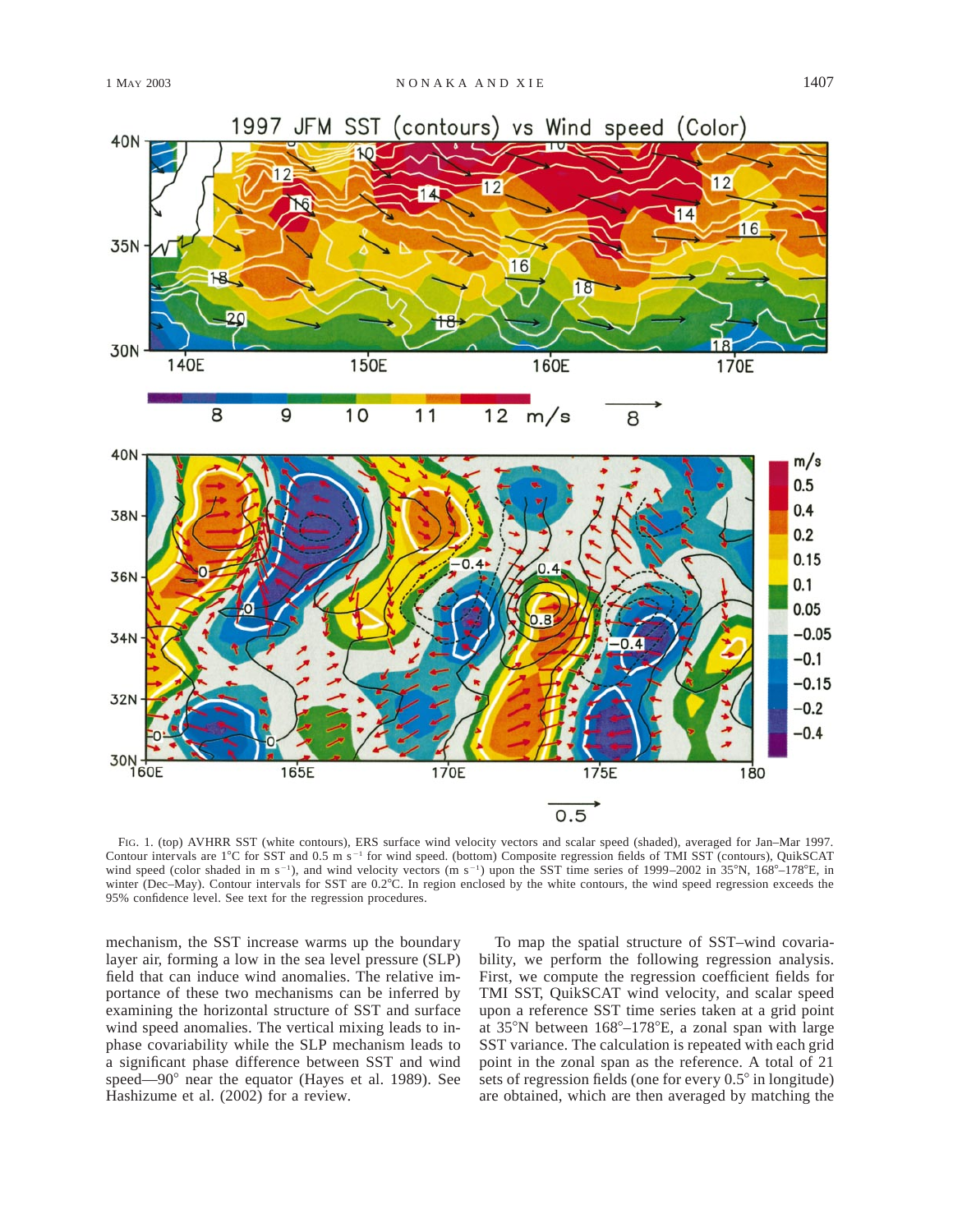

FIG. 2. Longitude–time sections of high-pass zonally filtered (left) SSH, (middle) SST, and (right) surface wind speed along 35°N, smoothed with 3-week running mean. For both SST and wind speed, weekly TMI dataset is used. Contour intervals for SSH, SST, and wind speed are 20 cm,  $1^{\circ}$ C, and 1 m s<sup>-1</sup>, respectively. Positive values are shaded. (left) Three thick, black lines denote constant phase lines for various westward-propagation speeds, and are repeated in other panels to facilitate phase comparison among anomalies of SSH, SST, and wind speed.



FIG. 3. Time series of variances of high-pass zonally filtered (top) SSH, (middle) SST, and (bottom) wind speed, averaged in the KE region (33°-37°N, 145°E-180°). Three-week running means are used to estimate the variance. Units are cm<sup>2</sup>,  $^{\circ}C^2$ , and m<sup>2</sup> s<sup>-2</sup> for SSH, SST, and wind speed, respectively.

reference grid points onto  $35^{\circ}$ N,  $173^{\circ}$ E. Only data for the colder half year (December–May) of 1999–2002 are used, when both the SST and wind variances are large.

Figure 1 (bottom) shows the resultant composite regression fields that reveal coherent wavelike patterns lining up in the zonal direction. SST and wind speed anomalies are roughly in phase, with an acceleration of the prevailing westerlies (Fig. 1, top) over positive SSTAs. This in-phase relation suggests that the vertical mixing is the dominant mechanism for surface wind adjustment. The in-phase relation is not perfect, however, suggesting a possibility that some other mechanisms such as the SLP gradient driving also have an influence. A more accurate phase determination requires longer data records.

#### **4. Analysis of buoy data**

Here we analyze Japan Meteorological Agency buoy observations east of Japan and investigate whether the SST–wind correlation holds. To remove seasonal variations and high-frequency weather disturbances, a bandpass filter with half power at 9 and 91 days is applied. A comparison of SLP, wind speed, and air temperature measurements by the buoys with the NCEP–NCAR reanalysis indicates that they follow each other quite closely. Since the bandpass-filtered SST variance used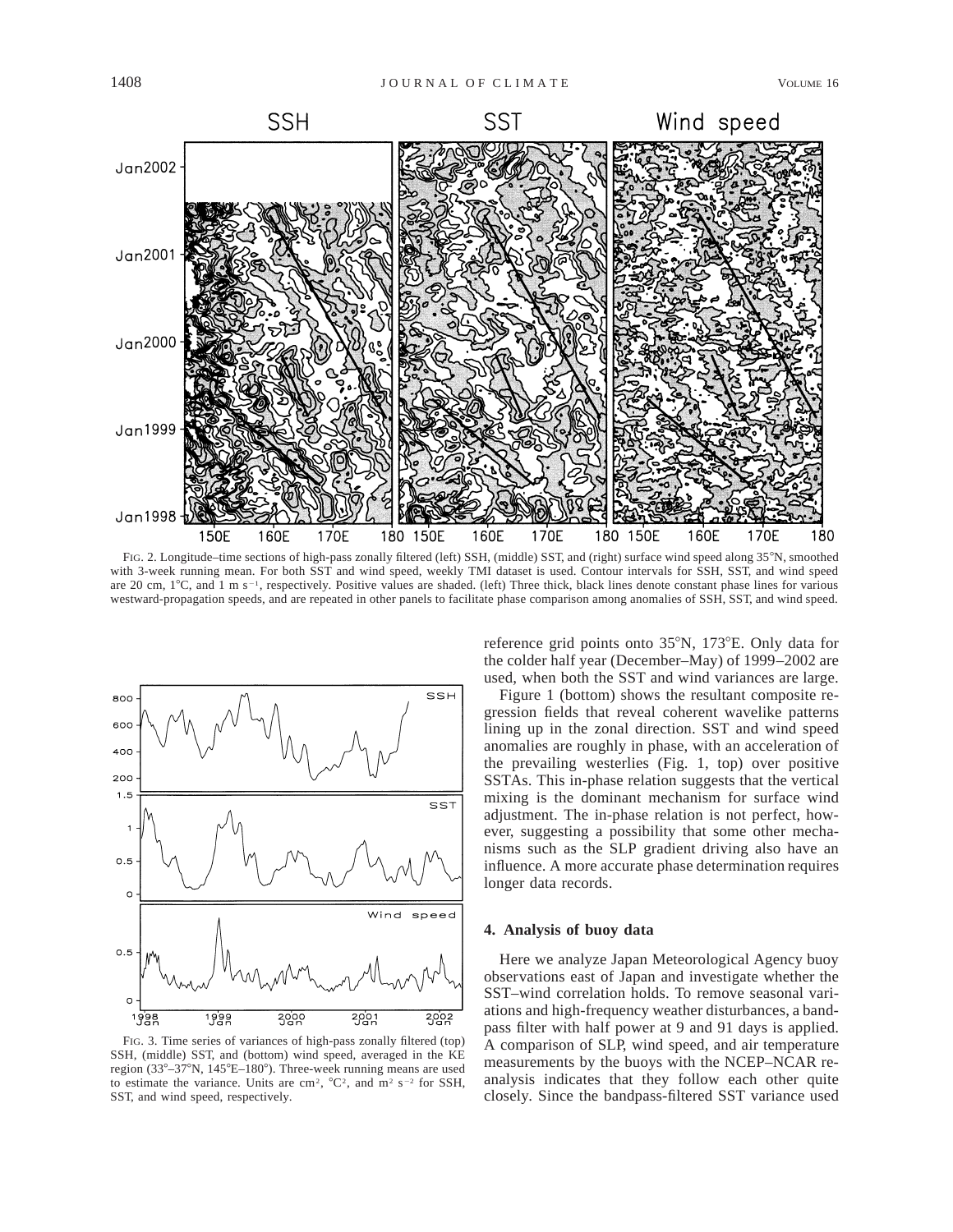



FIG. 5. Histograms of  $\Delta$ wind speed for  $\Delta SST$  above (white bars) and below (black bars) one standard deviation  $(\sigma)$ .

FIG. 4. Time series of 9 to 91 days bandpass-filtered differences of SST (dashed in °C) and surface wind speed (solid curves in m  $s^{-1}$ ) between buoy measurements and the concurrent NCEP–NCAR reanalysis. Correlation coefficient between SST and wind speed in each panel is shown at the lower-right corner.

in the NCEP–NCAR reanalysis is only 10% of that observed by buoys, we use the reanalysis wind data to track the intraseasonal variability that arises from internal chaotic dynamics of the atmosphere. To extract local SST-induced atmospheric variability, we subtract the reanalysis values from the buoy measurements and use the  $\Delta$  symbol to denote this difference. In our analysis of satellite data, this reference to reanalysis is not necessary since the intrinsic atmospheric variability has much larger scales than 1000 km and the extra zonal dimension afforded by satellite observations allows us to remove it effectively with a zonal filter.

Figure 4 shows the time series of  $\Delta$ SSTs (dashed) and  $\Delta W$  (solid) for colder months of October–June, with *W* denoting wind speed. Except for 1984/85,  $\Delta SST$  and  $\Delta W$  are positively correlated. The  $\Delta SST-\Delta W$  correlation amounts to 0.38 for the whole record shown in Fig. 4, significant at the 95% level. Here, the degree of freedom is estimated from the zero-crossing timescale of lagged SST autocorrelation. Similar significant correlation  $(r = 0.3)$  is obtained using air–sea temperature difference instead of SST. Since the former is a measure of static stability, this result supports the conclusion from satellite data analysis that the vertical mixing is the major mechanism for surface wind adjustment.

Figure 5 shows two histograms of  $\Delta W$  for SSTs above (white bars) and below (black bars) one standard deviation, respectively. They are similar in overall shape but clearly shifted along the  $\Delta W$  axis, with the warm histogram on the high-speed side, and vice versa, indicating that with warm (cool) SSTs  $\Delta W$  tend to be

positive (negative). A Student's *t* test indicates that the means of two histograms are significantly different above the 90% confidence level. This corroborates the previous correlation analysis.

#### **5. Kuroshio south of Japan**

It is well known that the Kuroshio south of Japan does not have a unique path but varies between nearshore and offshore paths. Once the Kuroshio settles into one particular path, it tends to persist for months or even years. There is an extensive body of literature on the multipaths of the Kuroshio Current (see Kawabe 1995 for a review), but the exact physical mechanism for its path change remains unclear. Nonlinear dynamics of this strong current (e.g., Yamagata and Umatani 1989; Kubokawa 1989) and/or its interaction with eddies (Waseda et al. 2002) are generally believed to be important. The offshore paths are further divided into large-meander (LM) and non-LM types. The LM type is generally more persistent with a large offshore excursion of the Kuroshio axis (Kawabe 1995). In the following, we examine only the non-LM type of offshore paths since the LM type took place only once in late 1980s during our analysis period.

The Kuroshio south of Japan can be easily tracked in satellite SST imageries, where it appears as a streak of warm water. The core of maximum SST becomes blurred east of Japan. The Kuroshio took a nearshore path in 1998 and the TMI image shows the warm current hugging the south coast of Japan (Fig. 6a). In 2001, by contrast, the Kuroshio was in an offshore path and in Fig. 6b, the warm streak excurses from the coast for as far as  $400$  km around  $139^{\circ}$ E.

The TMI wind speed measurements reveal a remarkable association with the Kuroshio. Wind speed maximum tends to be located right on top of this warm current (Figs. 6c,d), a tendency especially clear in 2001 when the streaks of maximum SST and wind speed are collocated off the coast from  $135^{\circ}$  to  $140^{\circ}$ E. In addition,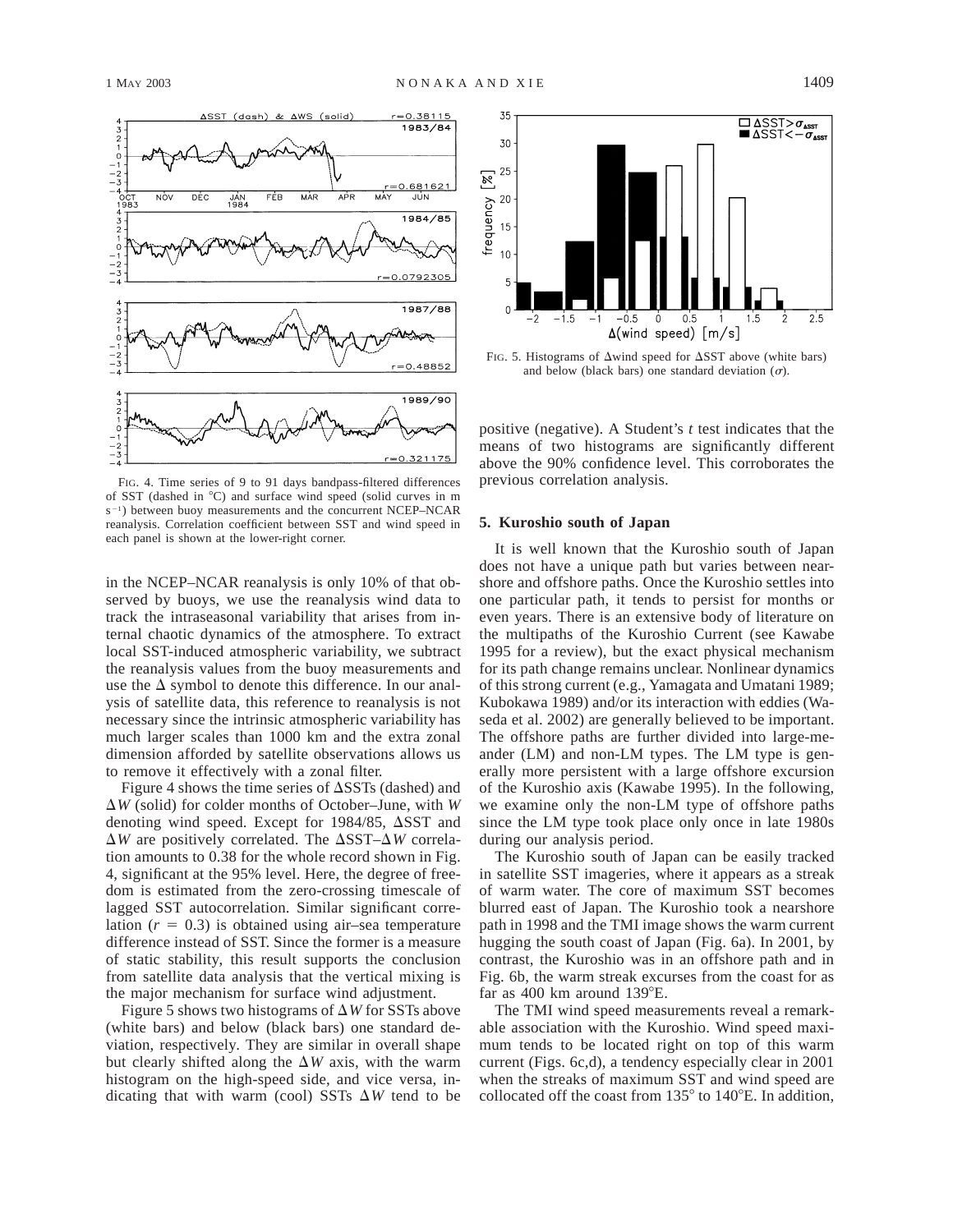

FIG. 6. Apr–Jun mean (a) 1998 and (b) 2001 SST, and (c) 1998 and (d) 2001 surface wind speed. The 1998 minus 2001 differences in (e) SST and (f) wind speed. Both SST and wind speed are observed by the TMI.

a local wind speed minimum is identifiable over a pinched-off cold ring centered at 34°N, 145°E in 2001.<sup>1</sup> This SST–wind association is even better illustrated by the 1998 minus 2001 difference fields (Figs. 6e,f). Without exception, each of the four major positive SSTA centers along the Kuroshio is collocated with a local enhancement of wind speed. SST-induced wind speed anomalies ( $\sim$ 1.6 m s<sup>-1</sup>) are about 20% of the seasonalmean values ( $\sim$ 8 m s<sup>-1</sup>) but are nevertheless apparent in the  $2001$  total field<sup>2</sup> (Fig. 6d).

In contrast to positive SST–wind correlation over the Kuroshio, positive SSTAs outside this strong current tend to be associated with reduced wind speed, for example, in the southern part of the domain and the Japan Sea (Figs. 6e,f). This negative correlation is indicative

<sup>1</sup> It recently came to our attention that similar ocean eddy–wind coupling is observed in the Gulf Stream region (Park and Cornillon 2002).

<sup>2</sup> We choose the April–June season for analysis here, the time when the climatological wind speed field reaches a broad meridional maximum over the Kuroshio. Because of weak gradients in the background, wind variations associated with changes in the Kuroshio path become readily visible.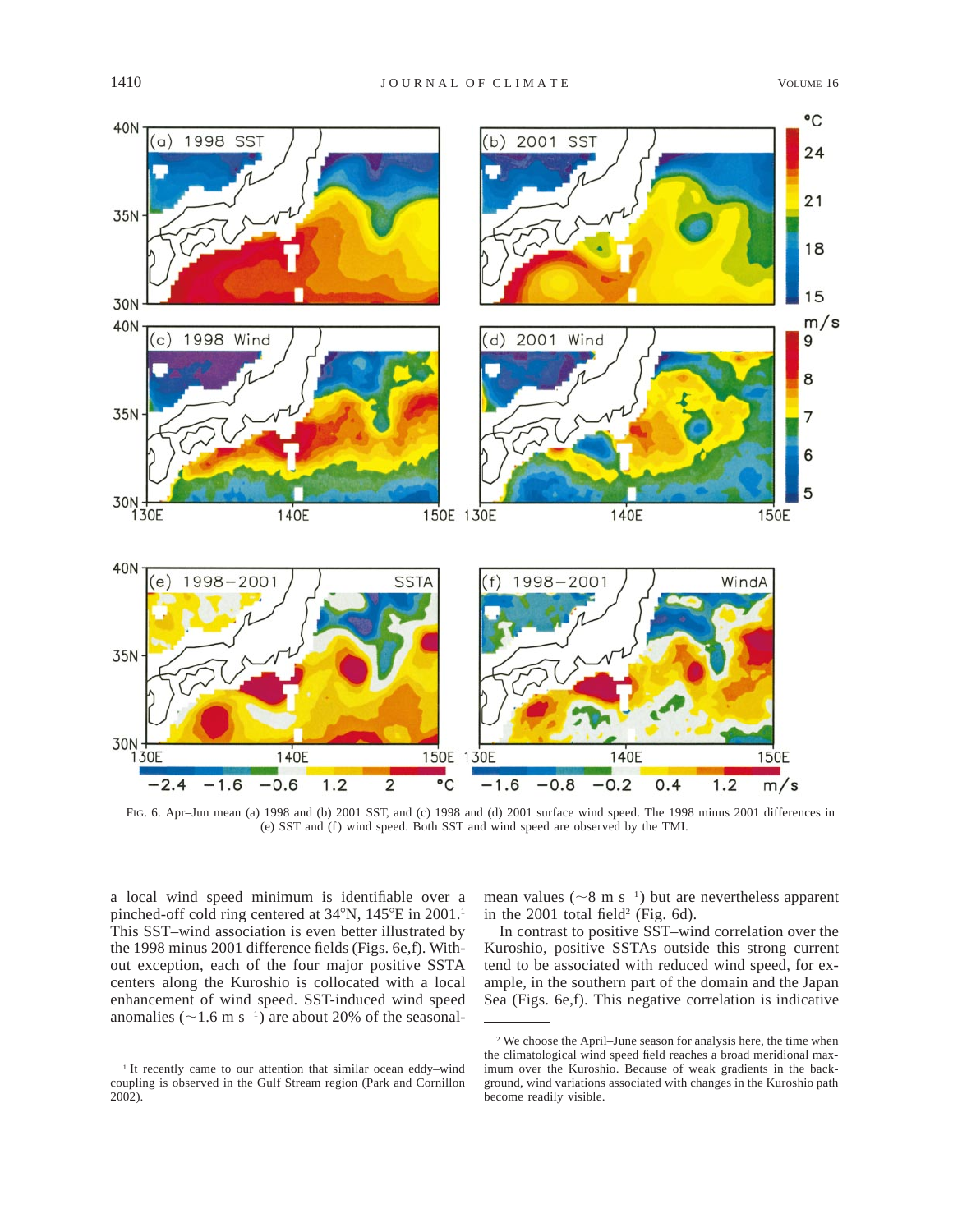

FIG. 7. Apr–Jun mean differences in (left) SST and (right) surface wind speed between years when the Kuroshio is in nearshore (1992, 1995, 1998) and offshore (1991, 1993, 1999) paths. AVHRR SST and SSM/I wind speed products are used.

of wind forcing of SST changes through surface turbulence heat flux and entrainment of cold subsurface water by oceanic mixing, a relation well known over the midlatitude central and eastern North Pacific with slack ocean current.

AVHRR SST and SSM/I wind velocity offer independent observations back to the late 1980s, albeit with somewhat degraded sampling. Figure 7 shows the composite difference fields between three nearshore and three offshore path years. Except south of Shikoku Island west of  $135^{\circ}E$ , SST and wind anomalies are still generally positively correlated along the Japanese coast. In particular, the large positive SSTAs around  $140^{\circ}E$  are associated with a wind speed increase. Thus we would conclude that the Kuroshio influence on surface wind is not limited to the recent period of TMI observations, but is a general feature of ocean–atmosphere interaction in this region.

#### **6. Summary**

Using satellite measurements, covariability in SST and surface wind speed is detected over the Kuroshio south of Japan and the KE region to the east, with high (low) wind speed found over warm (cool) SSTs. This SST–wind covariability is further confirmed by our analysis of in situ buoy measurements in the KE region. The KE region is also well known for atmospheric storm genesis. As a measure of internal chaos of the atmosphere, the standard deviation of intraseasonal (10–90 days) wind variability is 1.3 m  $s^{-1}$  based on our buoy data. In comparison, the standard deviation of SST-induced wind anomalies is  $0.3 \text{ m s}^{-1}$ . The detection of this modest SST effect amid high weather noise is made possible here by using an appropriate filter in space or time. In late spring and early summer, however, the close association between the Kuroshio south of Japan and

wind becomes readily visible even without such a filter (Fig. 6) because of reduced weather noise and favorable shifts in background fields.

The positive SST–wind speed correlation we observe over the Kuroshio and its extension is consistent with the vertical mixing adjustment to changing SST, a mechanism extensively studied for TIWs (Hayes et al. 1989; Xie et al. 1998; Liu et al. 2000; Chelton et al. 2001) and confirmed by shipboard vertical soundings (Hashizume et al. 2002). Similar SST-induced wind variations are observed farther upstream of the Kuroshio in the East China Sea (Xie et al. 2002), in the western Arabian Sea (G. Vecchi 2001, personal communication). and in the Southern Ocean (O'Neill et al. 2003). The characteristic positive correlation between anomalies of SST and wind speed is in sharp contrast with the negative one often observed on the basin scale in the extratropical Pacific (Namias and Cayan 1981; Frankignoul 1985) and Atlantic<sup>3</sup> (Wallace et al. 1990) that is indicative of atmosphere-to-ocean forcing. The positive SST–wind speed correlation reported in this paper indicates an opposite causality; as the strong Kuroshio Current meanders, the resultant SST anomalies cause the surface wind to change.

The Kuroshio–Oyashio Extension (KOE) is where the ocean memory of past wind changes is retrieved and affects SST changes. Xie et al. (2000) demonstrate this memory in an ocean GCM simulation forced by observed interannual wind stresses but without anomalous atmospheric thermal forcing. Large dynamically induced SST variance is found only in KOE over the offequatorial North Pacific. This KOE memory is at the

<sup>&</sup>lt;sup>3</sup> In the Tropics, however, such a negative SST–wind speed correlation may be indicative of two-way ocean–atmosphere interaction through latent heat flux (Okumura et al. 2001; Tanimoto and Xie 2002).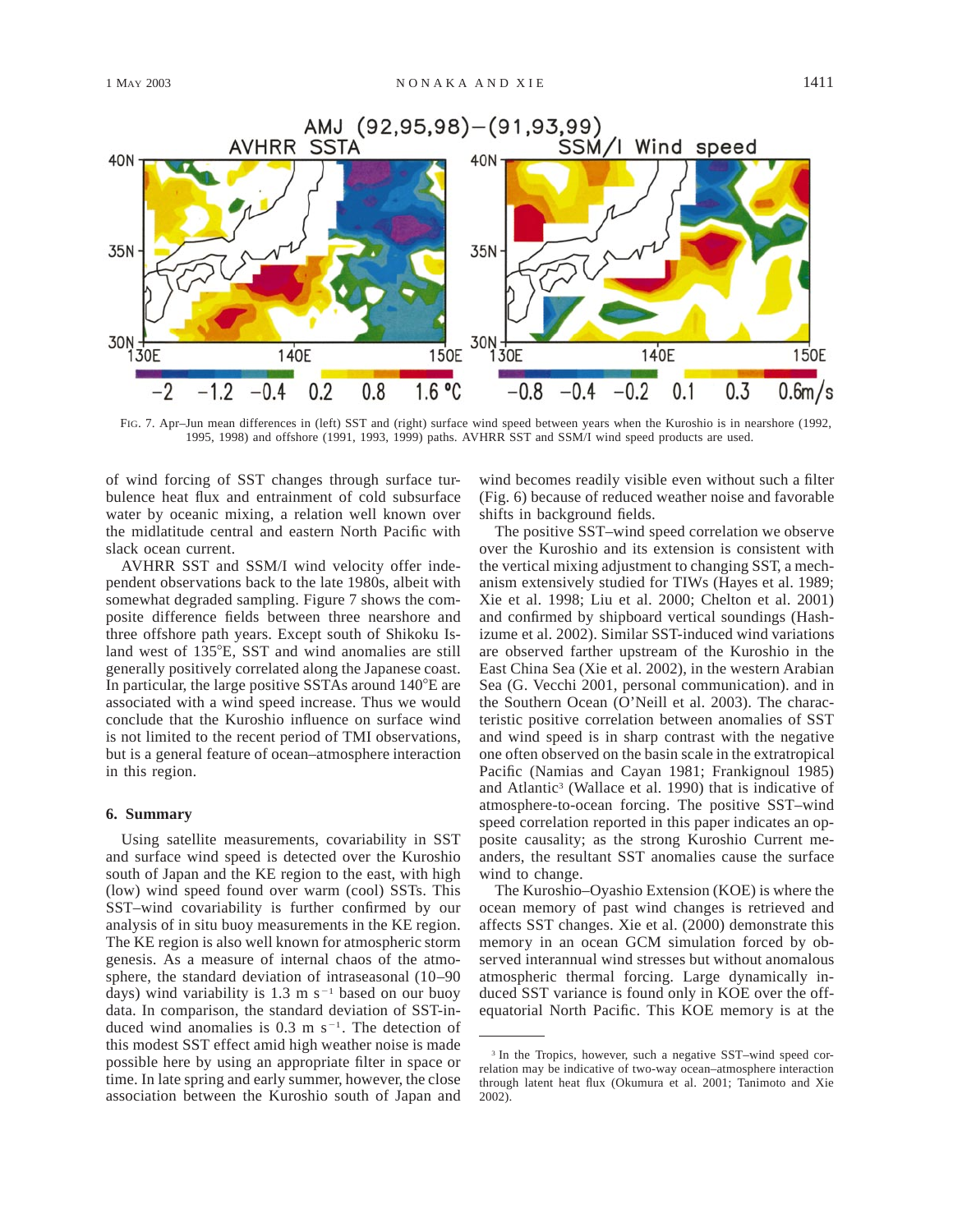heart of Latif and Barnett's (1994) scenario of Pacific Decadal Oscillation. As North Pacific winds change, ocean Rossby waves are excited and propagate westward, causing changes in the KOE (Deser et al. 1999; Schneider and Miller 2001; Seager et al. 2001). Anomalous advection of temperature in the deep winter mixed layer leads to large SST anomalies there (Qiu 2002; Tomita et al. 2002). It is conceivable that these dynamically induced SST anomalies in the KOE will cause wind variations by the same mechanism as described in this paper. A recent study further suggests that via nearsurface baroclinicity, KE variability can affect the Pacific storm track (Inatsu et al. 2002).

Our results reveal a new aspect of air–sea interaction in the KE region. The positive SST–wind speed correlation suggests a negative thermal feedback on SST; higher winds over positive SSTAs release more sensible and latent heat from the ocean, acting to reduce the SSTAs. The strength of this negative feedback depends on how the atmospheric boundary layer adjusts to changing SST as discussed in Frankignoul et al. (1998). The dynamic feedback of wind is not immediately clear at this time, but changes in Ekman pumping are likely to be large given the small horizontal scales (a few hundred kilometers) of wind anomalies. The combined thermal and dynamic feedback almost certainly affects SST and mixed layer depth in KE, which is the source region for the North Pacific Subtropical Mode Water characterized by its low potential vorticity (e.g., Suga and Hanawa 1995). Through the subduction process, these changes in KE may propagate further southward on isopycnal surfaces in the thermocline by passive advection (Hanawa and Kamada 2001) and via a dynamic adjustment that involves the potential vorticity minimum (Kubokawa and Xie 2002).

*Acknowledgments.* We would like to thank Jan Hafner for data preparation, B. Qiu, Y. Tanimoto, J. P. Mc-Creary, H. Mitsudera, T. Endoh for valuable discussions, C. Frankignoul and an anonymous reviewer for detailed comments. The TMI and SSM/I data are obtained via ftp from Remote Sensing Systems, the QuikSCAT data from Physical Oceanography Distributed Active Archive Center of the Jet Propulsion Laboratory (JPL), and the ERS data from InstitutFrancais de Recherche pour I'Exploitation de la Mer. The SSH products are produced by the Space Oceanography Division of the Collecte Localisation Satellites, France. This study is supported by the Frontier Research System for Global Change, NASA through its JPL Contract 1216010 and Grant NAG5-10045, and the National Science Foundation of China (40240420564). The International Pacific Research Center is partly supported by the Frontier Research System for Global Change.

#### REFERENCES

Alexander, M. A., I. Blade, M. Newman, J. R. Lanzante, N.-C. Lau, and J. D. Scott, 2002: The atmospheric bridge: The influence of ENSO teleconnections on air–sea interaction over the global oceans. *J. Climate,* **15,** 2205–2231.

- Cayan, D. R., 1992: Latent and sensible heat flux anomalies over the northern oceans: Driving the sea surface temperature. *J. Phys. Oceanogr.,* **22,** 859–881.
- Chelton, D. B., and Coauthors, 2001: Observations of coupling between surface wind stress and sea surface temperature in the eastern tropical Pacific. *J. Climate,* **14,** 1479–1498.
- Czaja, A., and C. Frankignoul, 1999: Influence of the North Atlantic SST on the atmospheric circulation. *Geophys. Res. Lett.,* **26,** 2969–2972.
- Deser, C., M. A. Alexander, and M. S. Timlin, 1999: Evidence for a wind-driven intensification of the Kuroshio Current extension from the 1970s to the 1980s. *J. Climate,* **12,** 1697–1706.
- Ducet, N., P. Y. Le Traon, and G. Reverdin, 2000: Global high-resolution mapping of ocean circulation from TOPEX/Poseidon and ERS-1 and -2. *J. Geophys. Res.,* **105,** 19 477–19 498.
- Frankignoul, C., 1985: Sea surface temperature anomalies, planetary waves, and air–sea feedback in the middle latitudes. *Rev. Geophys.,* **23,** 357–390.
- A. Czaja, and B. L'Heveder, 1998: Air-sea feedback in the North Atlantic and surface boundary conditions for ocean models. *J. Climate,* **11,** 2310–2324.
- Hanawa, K., and J. Kamada, 2001: Variability of core layer temperature (CLT) of the North Pacific subtropical mode water. *Geophys. Res. Lett.,* **28,** 2229–2232.
- Hashizume, H., S.-P. Xie, W. T. Liu, and K. Takeuchi, 2001: Local and remote atmospheric response to tropical instability waves: A global view from space. *J. Geophys. Res.,* **106D,** 10 173– 10 185.
- ——, ——, M. Fujiwara, M. Shiotani, T. Watanabe, Y. Tanimoto, W. T. Liu, and K. Takeuchi, 2002: Direct observations of atmospheric boundary layer response to SST variations associated with Tropical instability waves over the eastern equatorial Pacific. *J. Climate,* **15,** 3379–3393.
- Hayes, S. P., M. J. McPhaden, and J. M. Wallace, 1989: The influence of sea-surface temperature on surface wind in the eastern equatorial Pacific: Weekly to monthly variability. *J. Climate,* **2,** 1500– 1506.
- Hurlburt, H. E., A. J. Wallcraft, W. J. Schmitz, P. J. Hongan, and E. J. Metzger, 1996: Dynamics of the Kuroshio/Oyashio Current system using eddy-resolving models of the North Pacific Ocean. *J. Geophys. Res.,* **101,** 941–976.
- Inatsu, M., H. Mukougawa, and S.-P. Xie, 2002: Tropical and extratropical SST effects on the midlatitude storm track. *J. Meteor. Soc. Japan,* **80,** 1069–1076.
- Kalnay, E., and Coauthors, 1996: The NCEP/NCAR 40-Year Reanalysis Project. *Bull. Amer. Meteor. Soc.,* **77,** 437–471.
- Kawabe, M., 1995: Variations of current path, velocity, and volume transport of the Kuroshio in relation with the large meander. *J. Phys. Oceanogr.,* **25,** 3103–3117.
- Kubokawa, A., 1989: Growing solitary disturbance in a baroclinic boundary current. *J. Phys. Oceanogr.,* **19,** 182–192.
- -, and S.-P. Xie, 2002: On steady response of a ventilated thermocline to enhanced Ekman pumping. *J. Oceanogr.,* **58,** 565– 575.
- Latif, M., and T. P. Barnett, 1994: Causes of decadal climate variability over the North Pacific and North America. *Science,* **266,** 634–637.
- Liu, W. T., 2002: Progress in scatterometer application. *J. Oceanogr.,* **58,** 121–136.
- ——, X. Xie, P. S. Polito, S.-P. Xie, and H. Hashizume, 2000: Atmospheric manifestation of tropical instability waves observed by QuickSCAT and Tropical Rain Measuring Mission. *Geophys. Res. Lett.,* **27,** 2545–2548.
- Mizuno, K., and W. B. White, 1983: Annual and interannual variability in the Kuroshio Current System. *J. Phys. Oceanogr.,* **13,** 1847–1867.
- Namias, J., and D. R. Cayan, 1981: Large-scale air–sea interactions and short period climate fluctuations. *Science,* **214,** 869–876.